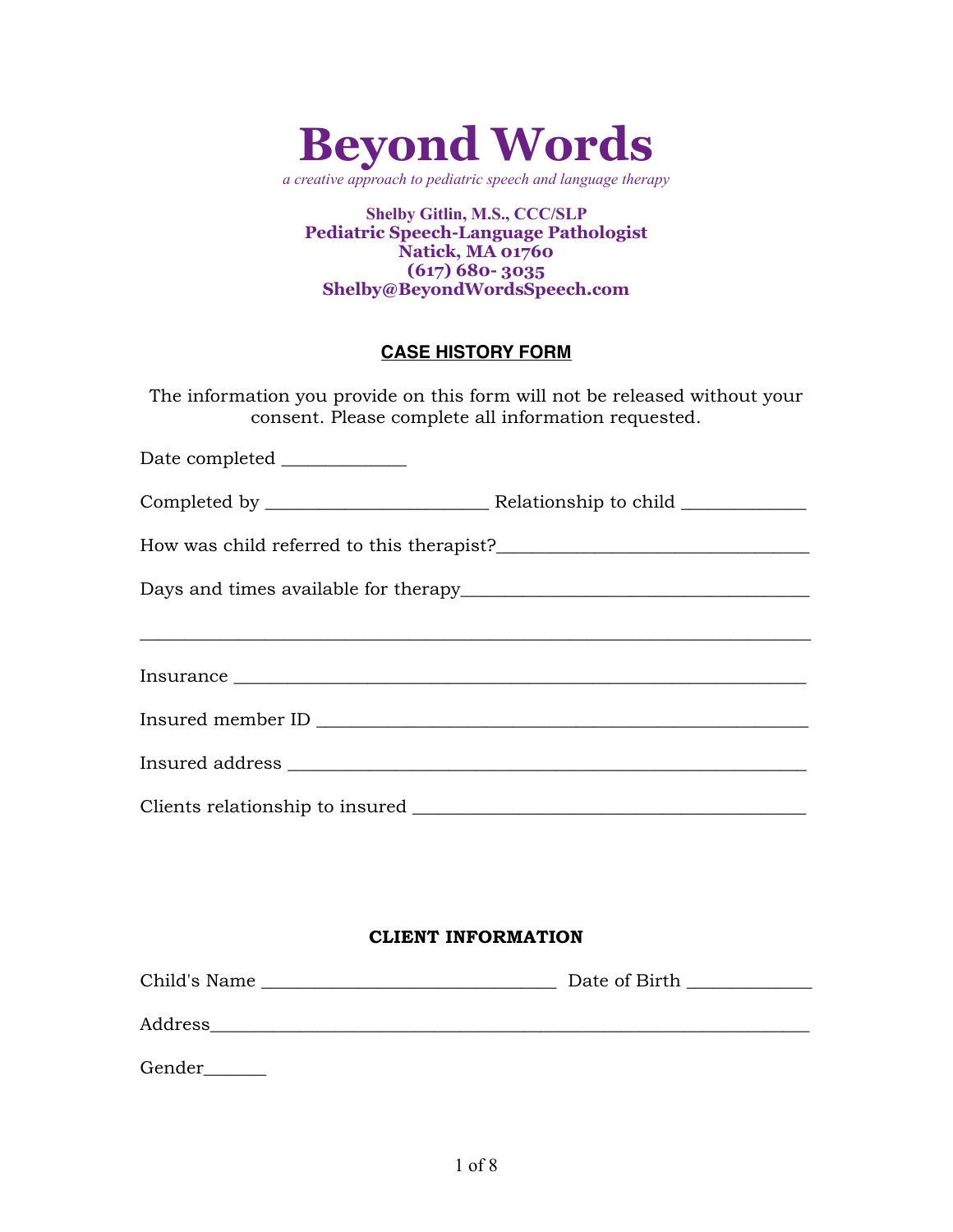List any languages your child has been exposed to \_\_\_\_\_\_\_\_\_\_\_\_\_\_\_\_\_\_\_\_\_\_\_\_\_\_\_\_\_\_

\_\_\_\_\_\_\_\_\_\_\_\_\_\_\_\_\_\_\_\_\_\_\_\_\_\_\_\_\_\_\_\_\_\_\_\_\_\_\_\_\_\_\_\_\_\_\_\_\_\_\_\_\_\_\_\_\_\_\_\_\_\_\_\_\_\_\_\_\_\_\_\_\_\_\_

| Topics and activities of high interest that may be helpful for therapy/ |  |
|-------------------------------------------------------------------------|--|
| planning                                                                |  |

## **FAMILY INFORMATION**

#### **CONCERNS**

\_\_\_\_\_\_\_\_\_\_\_\_\_\_\_\_\_\_\_\_\_\_\_\_\_\_\_\_\_\_\_\_\_\_\_\_\_\_\_\_\_\_\_\_\_\_\_\_\_\_\_\_\_\_\_\_\_\_\_\_\_\_\_\_\_\_\_\_\_\_\_\_\_\_\_

What is your main concern regarding your child at this time? \_\_\_\_\_\_\_\_\_\_\_\_\_\_\_\_\_\_\_

\_\_\_\_\_\_\_\_\_\_\_\_\_\_\_\_\_\_\_\_\_\_\_\_\_\_\_\_\_\_\_\_\_\_\_\_\_\_\_\_\_\_\_\_\_\_\_\_\_\_\_\_\_\_\_\_\_\_\_\_\_\_\_\_\_\_\_\_\_\_\_\_\_\_\_

\_\_\_\_\_\_\_\_\_\_\_\_\_\_\_\_\_\_\_\_\_\_\_\_\_\_\_\_\_\_\_\_\_\_\_\_\_\_\_\_\_\_\_\_\_\_\_\_\_\_\_\_\_\_\_\_\_\_\_\_\_\_\_\_\_\_\_\_\_\_\_\_\_\_\_

**When** and **how** was the problem first noticed? \_\_\_\_\_\_\_\_\_\_\_\_\_\_\_\_\_\_\_\_\_\_\_\_\_\_\_\_\_\_\_\_\_\_

Has your child received intervention or support for your area of concern?

\_\_\_\_\_\_\_ If yes, please list the type of support, dates of service and the name

\_\_\_\_\_\_\_\_\_\_\_\_\_\_\_\_\_\_\_\_\_\_\_\_\_\_\_\_\_\_\_\_\_\_\_\_\_\_\_\_\_\_\_\_\_\_\_\_\_\_\_\_\_\_\_\_\_\_\_\_\_\_\_\_\_\_\_\_\_\_\_\_\_\_

\_\_\_\_\_\_\_\_\_\_\_\_\_\_\_\_\_\_\_\_\_\_\_\_\_\_\_\_\_\_\_\_\_\_\_\_\_\_\_\_\_\_\_\_\_\_\_\_\_\_\_\_\_\_\_\_\_\_\_\_\_\_\_\_\_\_\_\_\_\_\_\_\_\_\_

of the professional or agency involved \_\_\_\_\_\_\_\_\_\_\_\_\_\_\_\_\_\_\_\_\_\_\_\_\_\_\_\_\_\_\_\_\_\_\_\_\_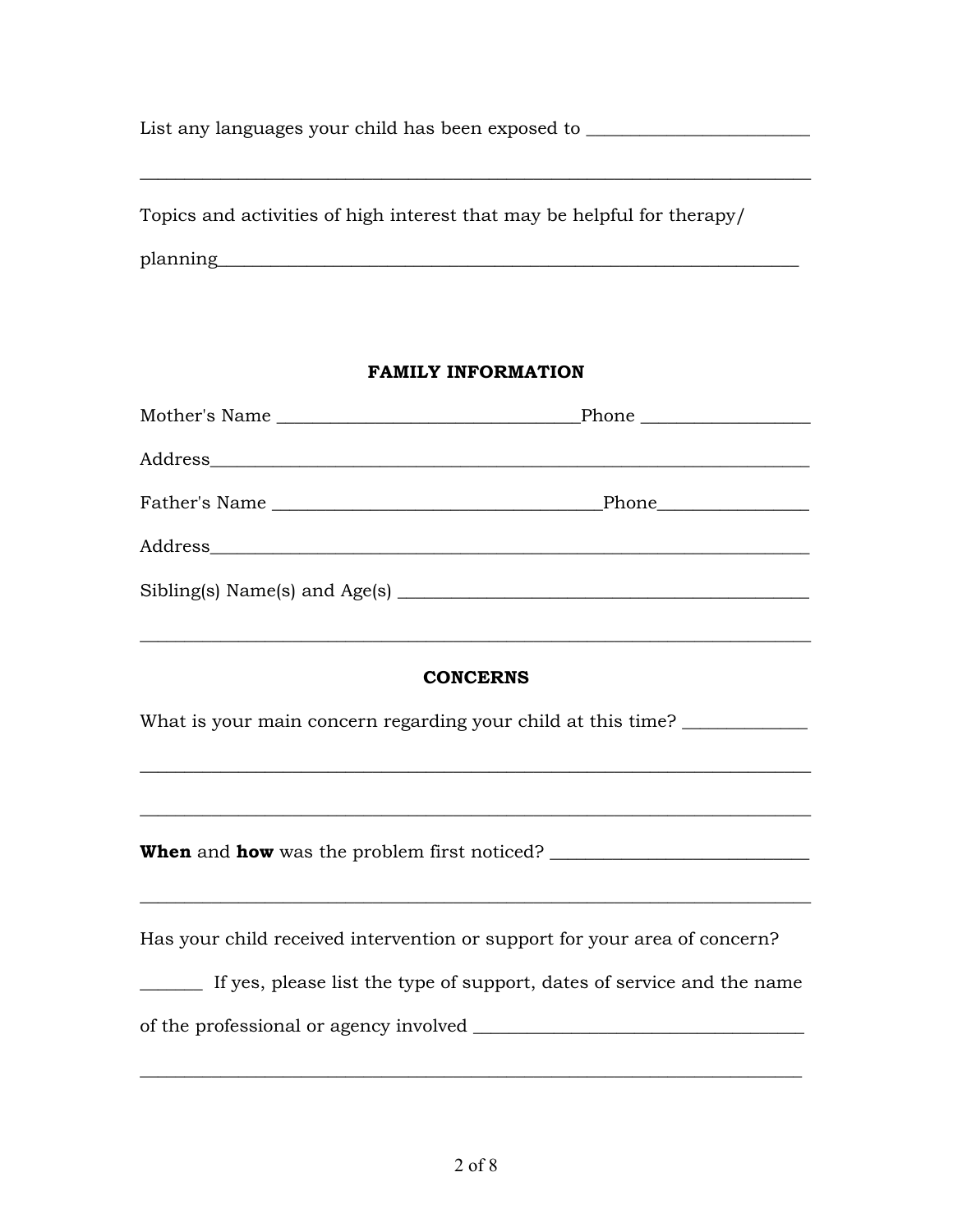| Do any family members or relatives have/had speech, language, voice,                                                                                            |
|-----------------------------------------------------------------------------------------------------------------------------------------------------------------|
| stuttering, or learning difficulties? _____ If yes, please describe____________                                                                                 |
| <u> 1989 - Johann Stoff, amerikansk politiker (d. 1989)</u>                                                                                                     |
| <b>MEDICAL HISTORY</b>                                                                                                                                          |
| Was your child born at full term?_______ If not, how early or late? ___________                                                                                 |
| ,我们也不会有什么。""我们的人,我们也不会有什么?""我们的人,我们也不会有什么?""我们的人,我们也不会有什么?""我们的人,我们也不会有什么?""我们的人<br>Were there any complications during delivery? ______ If yes, please provide |
|                                                                                                                                                                 |
| Any known syndrome or diagnosis?                                                                                                                                |
| Please describe any serious illnesses, injuries or physical problems your                                                                                       |
| Please name any medications your child takes on a regular basis_                                                                                                |

\_\_\_\_\_\_\_\_\_\_\_\_\_\_\_\_\_\_\_\_\_\_\_\_\_\_\_\_\_\_\_\_\_\_\_\_\_\_\_\_\_\_\_\_\_\_\_\_\_\_\_\_\_\_\_\_\_\_\_\_\_\_\_\_\_\_\_\_\_\_\_\_\_\_\_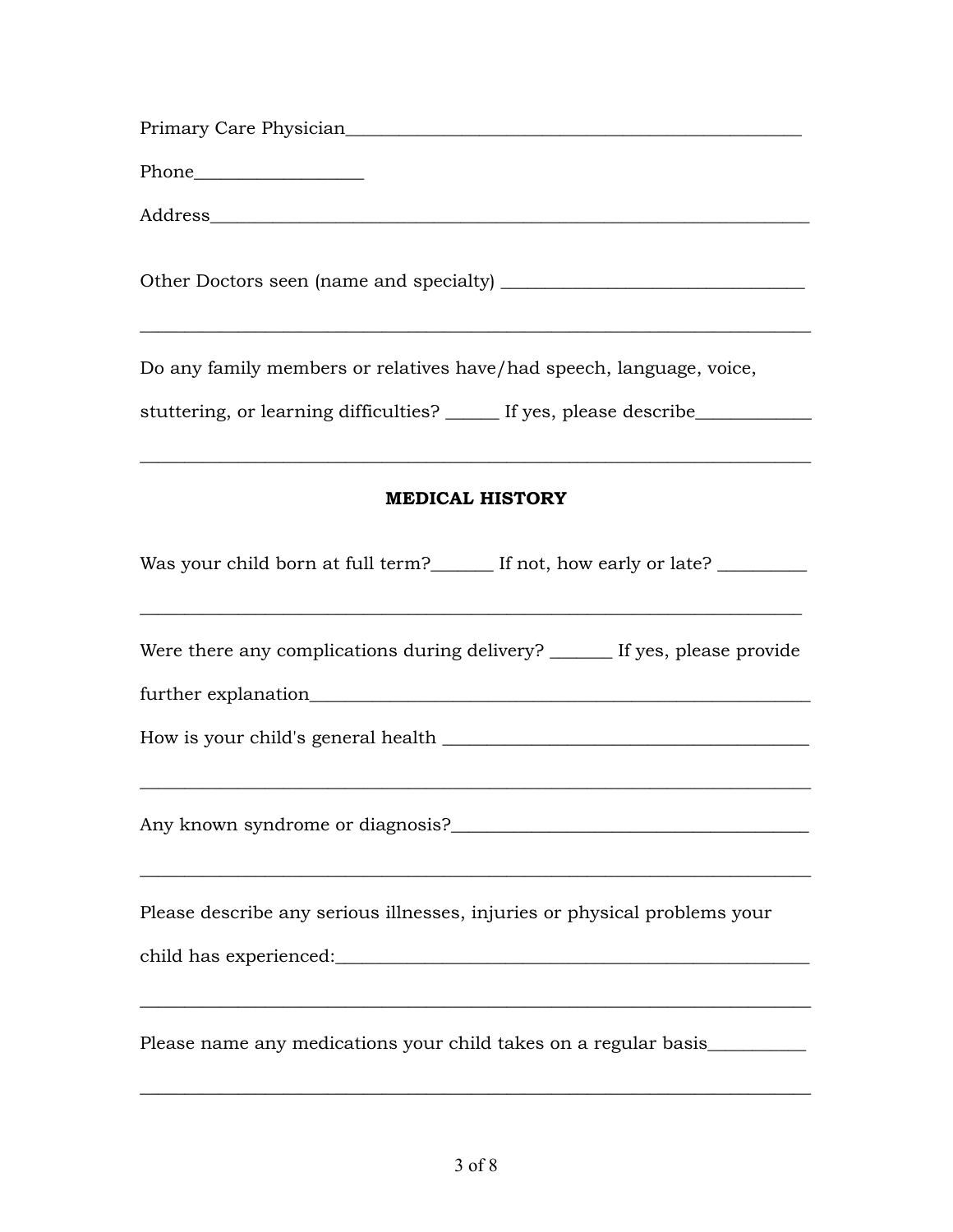| Does/did your child experience any of the following: (Please check all that<br>apply)                                                                                                        |
|----------------------------------------------------------------------------------------------------------------------------------------------------------------------------------------------|
| High fevers:___________ Frequent sore throats:_______                                                                                                                                        |
| Sinus Infections:_________ Short frenum:_______                                                                                                                                              |
| Nasal airway difficulties______                                                                                                                                                              |
| Large tonsils/adenoids: Large tongue:                                                                                                                                                        |
| Allergies?________ If yes, please list allergies________________________________                                                                                                             |
| Has your child been hospitalized?______ If yes, when and why?___________________<br><u> 1989 - Johann Stoff, amerikansk politiker (d. 1989)</u>                                              |
|                                                                                                                                                                                              |
| Does your child wear glasses? _______ If yes, what for__________________________                                                                                                             |
| Is there anything else about your child's medical history that is important to<br>know prior to beginning speech and language therapy?                                                       |
|                                                                                                                                                                                              |
|                                                                                                                                                                                              |
|                                                                                                                                                                                              |
| <b>HEARING HISTORY</b>                                                                                                                                                                       |
| Has your child's hearing been tested? ______ If yes, where and when?<br><u> 1989 - Jan James James James James James James James James James James James James James James James James J</u> |
|                                                                                                                                                                                              |
| Does your child have a history of ear infections? If yes, explain                                                                                                                            |
|                                                                                                                                                                                              |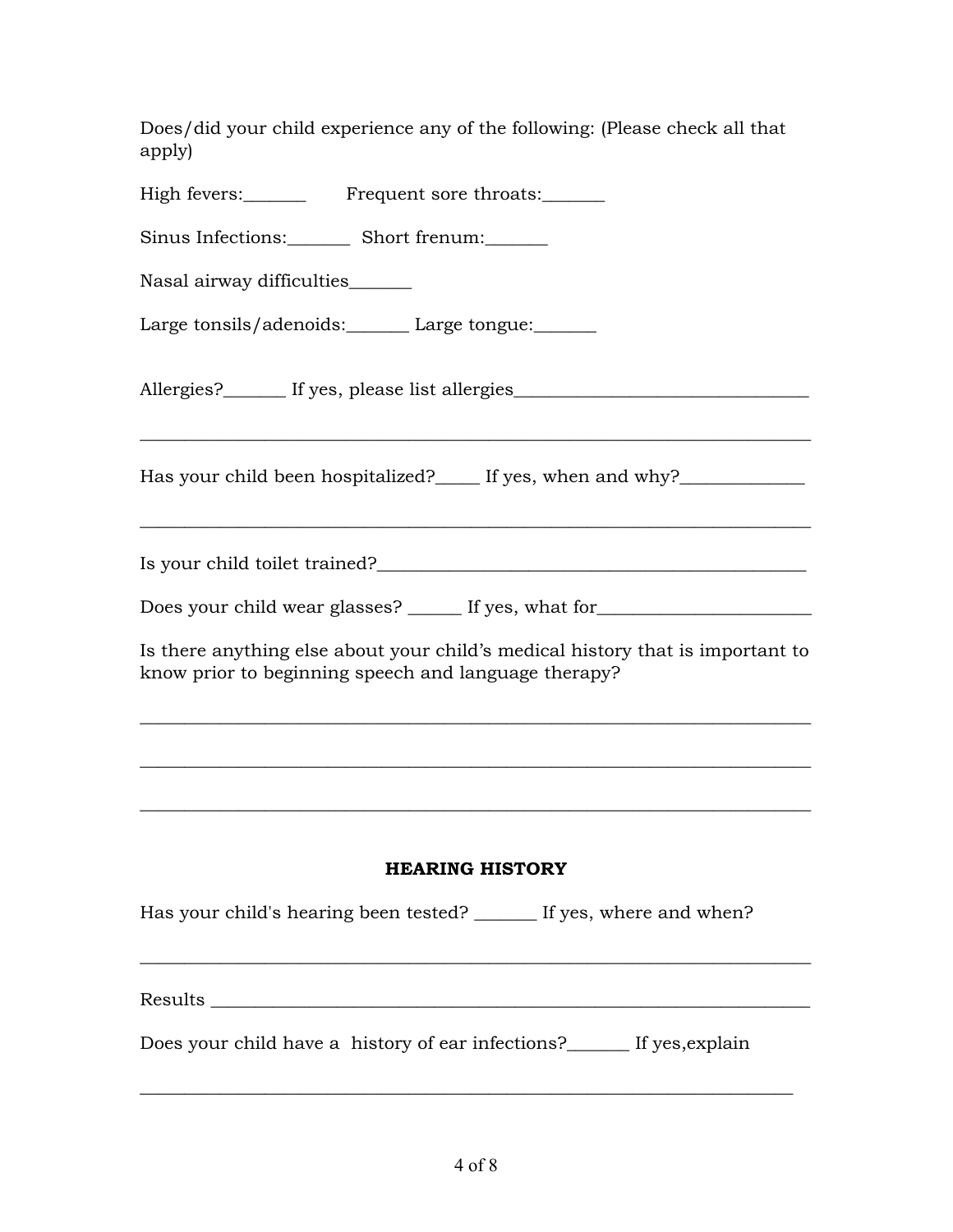| How are your child's ear infections treated? ___________________________________ |
|----------------------------------------------------------------------------------|
| Does your child have a history of impacted ear wax?_____________________________ |
| Has your child been seen by an Ear Nose and Throat Doctor? _______________       |
| Has your child had surgery on his/her ears?                                      |
|                                                                                  |
| Does/did your child wear hearing aids?______ If yes, which ear/ears?_____        |
| SPEECH AND LANGUAGE HISTORY                                                      |
| Give ages when child:                                                            |
| Spoke first words______ Knew their name_______ Responded to "no"_______          |
| Understood word "bye"______ Followed 1step directions_______                     |
| Recognized names of familiar objects_______ Put 2 words together_____            |
| Answered "yes" or "no" questions ______                                          |
| How does your child show that he/she understands what you say ________           |
| Describe how your child lets you know what he/she wants or needs                 |
| Does your child recognize his/her communication difficulties? If yes,            |
|                                                                                  |
| List three sample sentences, phrases, or words your child now uses ________      |
| Approximately how much of what your child says do you understand (give p         |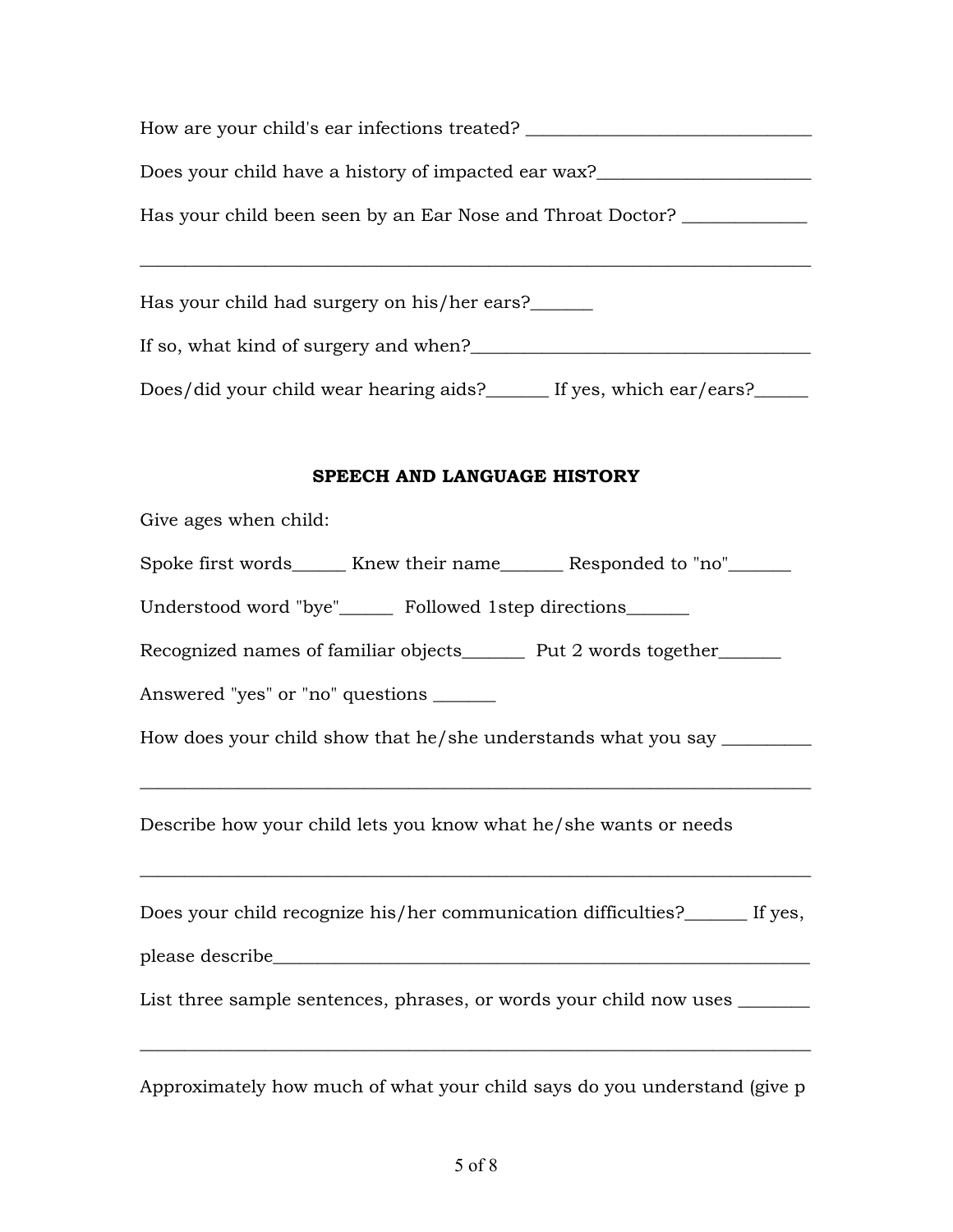percentage)?\_\_\_\_\_\_\_\_

Approximately how much of what your child says do unfamiliar listeners understand (percentage)? \_\_\_\_\_\_\_ Are sounds omitted?\_\_\_\_\_\_\_ Is one sound substituted for another? Does your child grope for words or use the wrong word?\_\_\_\_\_\_\_ If yes, please provide explain \_\_\_\_\_\_\_\_\_\_\_\_\_\_\_\_\_\_\_\_\_\_\_\_\_\_\_\_\_\_\_\_\_\_\_\_\_\_\_\_\_\_\_\_\_\_\_\_\_\_\_\_\_\_\_\_\_\_\_\_\_\_\_\_\_\_\_\_\_\_\_\_\_\_\_ Does your child repeat sounds or words previously heard?\_\_\_\_\_\_\_ If yes, please explain \_\_\_\_\_\_\_\_\_\_\_\_\_\_\_\_\_\_\_\_\_\_\_\_\_\_\_\_\_\_\_\_\_\_\_\_\_\_\_\_\_\_\_\_\_\_\_\_\_\_\_\_\_\_\_\_\_\_\_\_ Any concerns regarding your child's voice?\_\_\_\_\_\_\_\_\_\_\_\_\_\_\_\_\_\_\_\_\_\_\_\_\_\_\_\_\_\_\_\_\_ **MOTOR DEVELOPMENT** Give ages when your child: Crawled? Walked alone? Ate solid foods? Drank from a cup?\_\_\_\_\_\_\_\_ Dressed self?\_\_\_\_\_\_\_\_ Feed self?\_\_\_\_\_\_\_ Was your child breast fed? \_\_\_\_\_\_\_ If yes, how long?  $Bottle fed?$  If yes, how long? Any problems with breast or bottle feeding? If so, please explain \_\_\_\_\_\_\_\_\_\_\_\_\_\_ \_\_\_\_\_\_\_\_\_\_\_\_\_\_\_\_\_\_\_\_\_\_\_\_\_\_\_\_\_\_\_\_\_\_\_\_\_\_\_\_\_\_\_\_\_\_\_\_\_\_\_\_\_\_\_\_\_\_\_\_\_\_\_\_\_\_\_\_\_\_\_\_\_\_\_ Please check any feeding difficulties your child has now, or had in the past: \_\_\_\_\_\_\_ sucking \_\_\_\_\_\_\_ chewing \_\_\_\_\_\_\_ choking \_\_\_\_\_\_\_ swallowing \_\_\_\_\_\_\_ accepting new foods \_\_\_\_\_\_\_ drooling \_\_\_\_\_\_\_ strong dislikes for certain foods or textures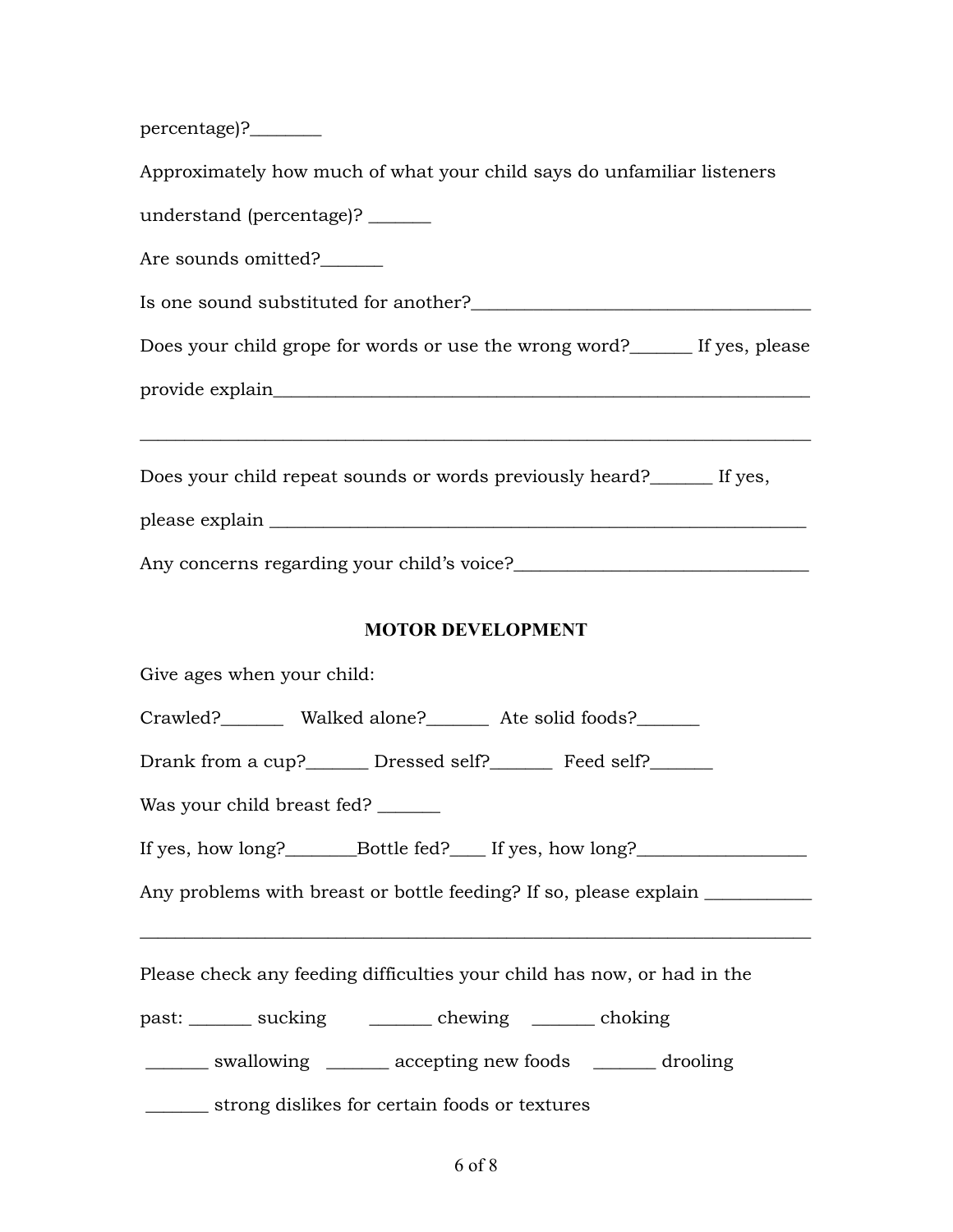Did/does your child suck their thumb, fingers, or pacifier? If yes, please explain when the sucking occurs/occurred and for how long \_\_\_\_\_\_\_\_\_\_\_\_\_\_\_\_

\_\_\_\_\_\_\_\_\_\_\_\_\_\_\_\_\_\_\_\_\_\_\_\_\_\_\_\_\_\_\_\_\_\_\_\_\_\_\_\_\_\_\_\_\_\_\_\_\_\_\_\_\_\_\_\_\_\_\_\_\_\_\_\_\_\_\_\_\_\_\_\_\_\_\_

How is your child's overall physical coordination?\_\_\_\_\_\_\_\_\_\_\_\_\_\_\_\_\_\_\_\_\_\_\_\_\_\_\_\_\_\_

## **EDUCATIONAL HISTORY**

| Full time? _________ If no, please list any other school(s) or daycare he/she                                                                                    |
|------------------------------------------------------------------------------------------------------------------------------------------------------------------|
|                                                                                                                                                                  |
| ,我们也不能在这里的时候,我们也不能在这里的时候,我们也不能会在这里的时候,我们也不能会在这里的时候,我们也不能会在这里的时候,我们也不能会在这里的时候,我们也不<br>Does your child receive services from school? ______ If yes, please provide |
|                                                                                                                                                                  |
| <u> 1989 - Johann Stoff, deutscher Stoff, der Stoff, der Stoff, der Stoff, der Stoff, der Stoff, der Stoff, der S</u>                                            |
|                                                                                                                                                                  |

## **SOCIAL/ BEHAVIORAL INFORMATION**

What is/are your child's preferred activities?